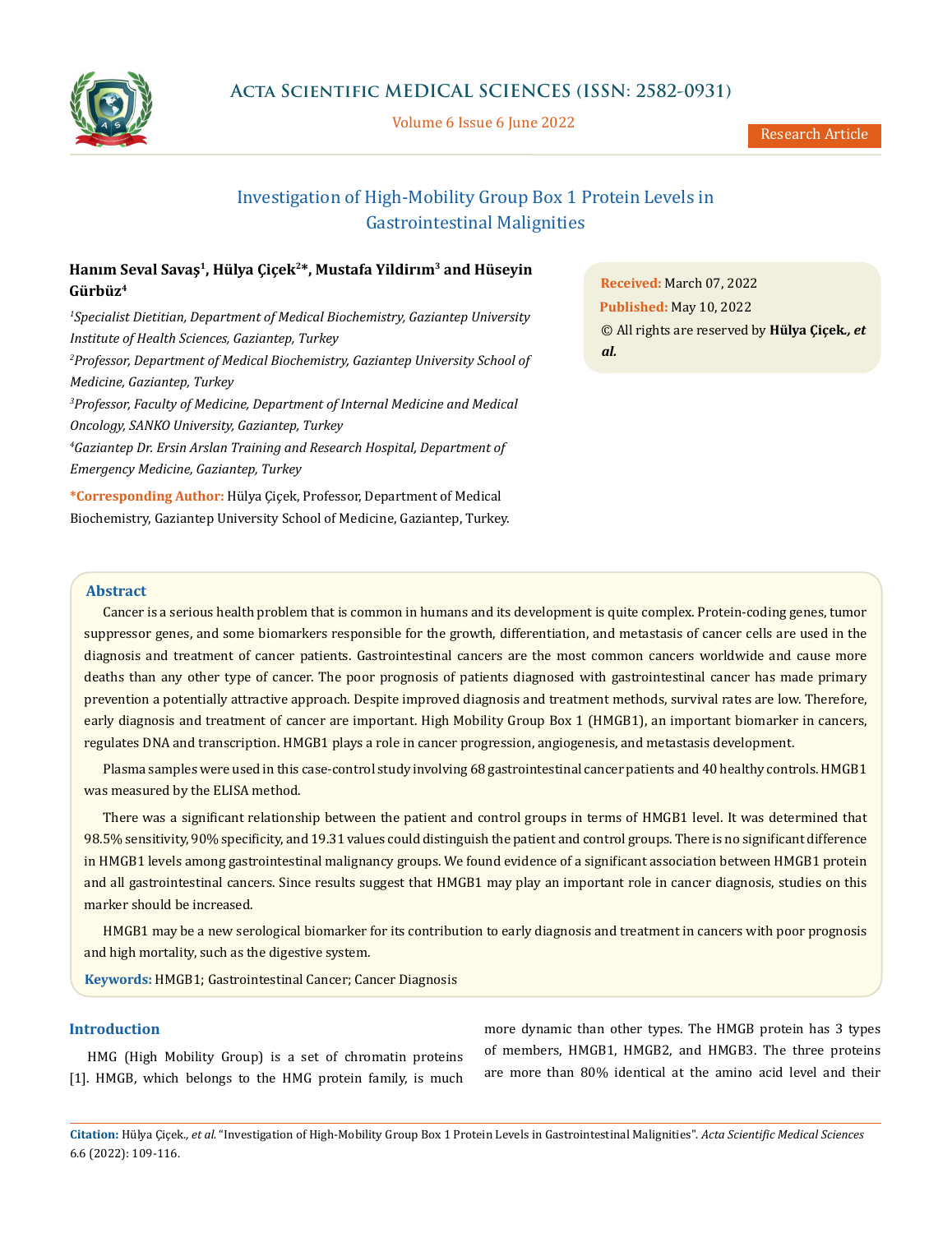biochemical properties are indistinguishable [2]. The high mobility group box protein 1 (HMGB1) consists of 215 amino acids organized into two HMG boxes with DNA binding domains and an acidic C-terminal [3]. HMGB1 plays a role in the regulation of transcription by stably binding to the minor groove of DNA in the nuclei of cells [3,4]. In addition, they regulate the expression of genes in normal or pathological conditions [1]. HMGB1 interaction with DNA is regulated by some transcription factors, including p53, steroid hormone receptors. HMGB1 is secreted actively from necrotic cells and inactive from inflammatory cells, and binds to its most important receptor, RAGE [Receptor for advanced glycation end-products] [5]. Besides HMGB1 RAGE [Toll-like receptors] bind to many receptors such as TLR-2, TLR-4, TLR-9 [6]. In this way, extracellular signal-regulated kinase induces canonical nuclear factor-kB (NF- kB) dependent transcription through its phosphorylation [7,8]. HMGB1's cytokine stimulating effects, binding to receptors, and extracellular signaling cause it to play a role in cell differentiation, cell migration, tumor metastasis, and inflammation [5]. The release of HMGB1 greatly reduces a cell's ability to promote inflammation, proving that it can signal its death to its neighbors. Thus, cells undergoing apoptosis are programmed to hide the signal emitted by cells damaged or killed by trauma [9].

HMGB1 is a highly conserved chromosomal protein that functions as a DNA chaperone inside the cell. Outside the cell, it is a prototype injury-associated molecular model that acts with cytokines, chemokines, and growth factors [10]. Extracellularly released HMGB1 is effective in many types of cancer, regardless of cancer type, including gastric cancer, colorectal cancer, pancreatic cancer, and esophageal cancer [11,12].

Loss of HMGB1 in the pancreas is associated with chromosomal instability characterized by oxidative DNA damage, chromosomal rearrangements, and telomere abnormalities. These lead to inflammatory nucleosome release [13]. In gastric cancer cells, HMGB1 is released following chemotherapy-induced protective autophagy in cells as a damage-related molecular model [14]. Activation of the NF-kB pathway via HMGB1 facilitates colorectal cancer (CRC) cell invasion [15]. Evidence is presented that HMGB1, a chromosomal protein, plays a role in the regulation of the Hippo pathway during liver tumorigenesis [16]. Moreover, HMGB1 shows a unique perioperative inflammatory state in patients with liver cancer. Serum HMGB1 can act as a marker to monitor the surgical course in patients undergoing surgery for liver cancer [17].

Studies like these suggest that HMGB1 is at the center of many of the findings in cancer and normal wound healing [6]. HMGB1 and its receptor RAGE have become an important therapeutic tool. For this reason, it is important to inform the role of HMGB1 in predicting treatment and determining the course of the disease, and in showing which cancers can be targeted in studies [18].

In this study, it was aimed to investigate the HMGB1 levels, which we predict to change in your blood samples, in malignant tumors in the digestive system, in order to detect the disorders occurring in patients with cancer in the digestive system organs such as stomach, intestine, and esophagus and to bring new approaches to cancer diseases.

## **Material and Methods**

Patients who were followed up with a histopathologically confirmed diagnosis of gastrointestinal cancer in the Medical Oncology Clinic of Medicalpark Gaziantep Hospital between 2019- 2020 were included in the study. This is a prospective case control study that 68 patients diagnosed with gastrointestinal cancer and 40 control groups were included. Patient files were scanned and information such as age, gender, routine laboratory tests, smoking, and alcohol use was obtained. This study was approved by Gaziantep University Clinical Research Ethics Committee and all participants were given written informed consent. All cancer patients were diagnosed for the first time during enrollment and blood samples were taken before starting systemic drug therapy. Blood samples taken from patients diagnosed with gastrointestinal cancer were grouped according to the type of cancer (stomach, rectum, bile, liver, colon, pancreas, and anal). Our patient and control samples were taken from people who applied to Medical Park Hospital and collected in same place in favorable conditions. Experimental studies were carried out using equipment in Gaziantep University Faculty of Medicine, Department of Medical Biochemistry.

#### **Measurement of serum HMGB1 levels**

After sterilization by wiping the forearm antecubital area with 70% alcohol cotton from 68 patients diagnosed with gastrointestinal cancer and 40 age-sex-matched healthy volunteers, 1 tube (5 ml) of blood was collected for routine analysis. The blood samples taken for the study were kept at room temperature for 20 minutes, then the blood samples were centrifuged at 4000 rpm for 10 minutes and the serum part was separated. The separated serum was

**Citation:** Hülya Çiçek*., et al.* "Investigation of High-Mobility Group Box 1 Protein Levels in Gastrointestinal Malignities". *Acta Scientific Medical Sciences*  6.6 (2022): 109-116.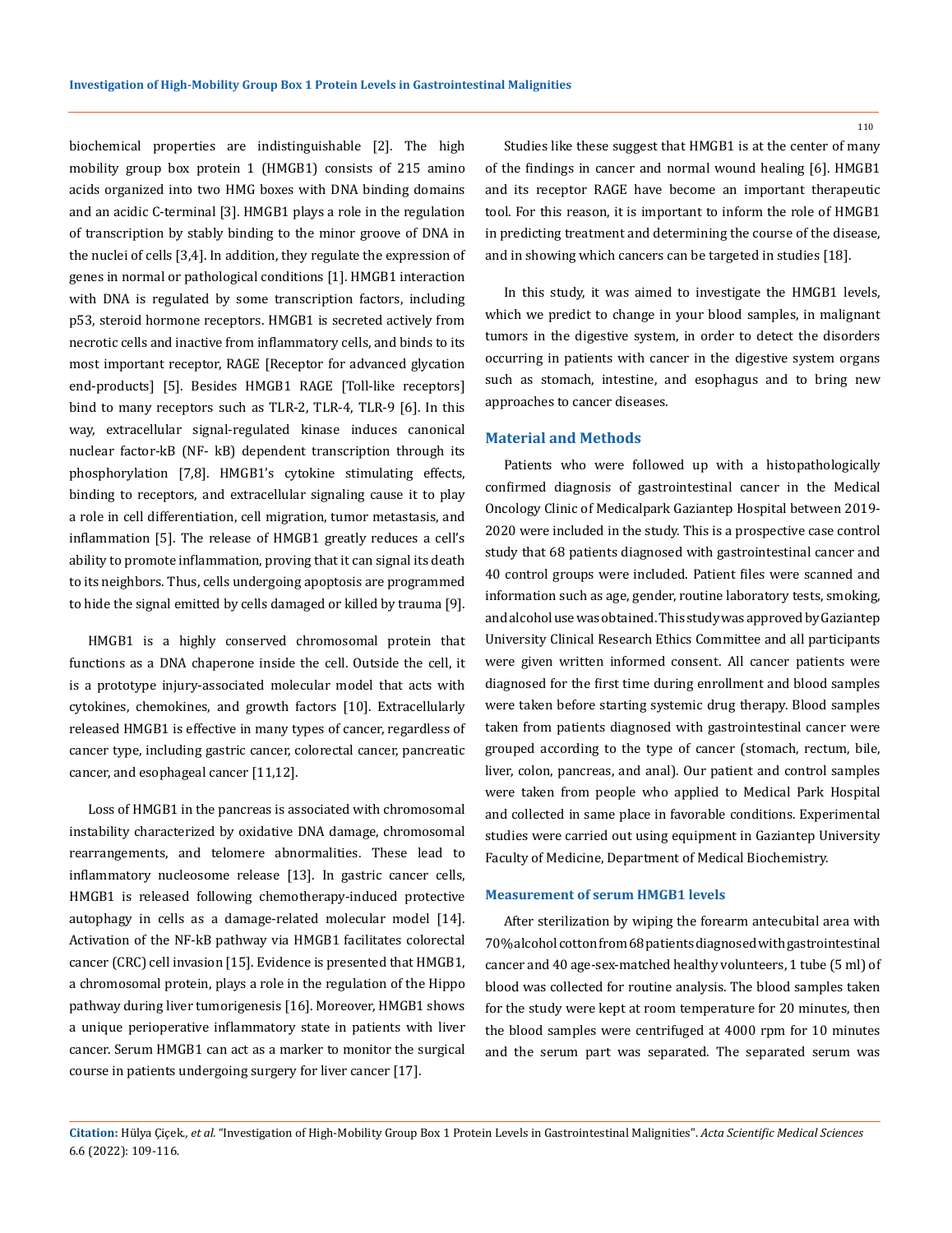divided into portions into labeled Eppendorf tubes and stored at  $-80$  °C until the study day. When the study will be conducted, the samples were transferred from Gaziantep Medicalpark Hospital to Gaziantep University Basic Medical Sciences Medical Biochemistry Department Laboratory, following the cold chain. HMGB1 was assayed with the commercially available HMGB1 Bioassay ELISA (Enzyme-Linked ImmunoSorbent Assay) kit.

HMGB1 levels were determined manually with the ELISA kit, following the manufacturer's instructions (Bioassay Technology Laboratory, China). The minimum detectable level of human HMGB1 was 0.06 ng/ml and the standard curve range was 0.5- 150 ng/ml. The intra and inter-assay coefficients of the variations are <8% and <10%, respectively. Results were calculated using a calibration curve prepared from standards.

## **Statistical analysis**

Statistical analyzes were performed using SPSS for Windows 15.0 software. The conformity of the variables to the normal distribution was examined using visual (histogram and probability graphs) and analytical methods (Kolmogorov-Smirnov/ Shapiro-Wilk tests). Conditions with a p-value above 0.05 in the Kolmogorov-Smirnov test were accepted as a normal distribution. Since the HMGB1 value measured in the patient and control groups did not show normal distribution, the patient and control groups were compared using the Mann - Whitney U test. The Kruskal -Wallis test was used to determine whether GIS malignancies differed in terms of HMGB1 level. The differences between the patient and control groups were evaluated with the Chi-square test. Diagnostic decision-making properties of serum HMGB1 levels in determining the patient and control groups were analyzed by Receiver Operating Characteristics (ROC) curve analysis. In the evaluation of the area under the curve, the cases where the Type 1 error level was below 5% were interpreted as the diagnostic value of the test was statistically significant. With Kaplan Meier survival analysis, the relationship between each of the conditions with HMGB1 below and above the mean and survival was analyzed. Statistical differences were confirmed by the Log-rank test.

#### **Results**

## **Characteristics of the patients**

The studied group consists of 108 subjects, 40 controls, and 68 patients. The mean age of the 68 patient groups, 41 (56.5%) men and 27 (43.5%) women, was 60.8 ± 12.6 (range 29-85). The laboratory values of the patients are explained in table 1.

|                          | <b>Patient</b>                  | <b>Patient</b> |
|--------------------------|---------------------------------|----------------|
|                          | $(n = 68)$                      | $(n = 68)$     |
|                          | <b>Mean, Standard Deviation</b> | <b>Median</b>  |
| Age                      | $60.8 \pm 12.6$                 | 62             |
| BUN (mg/dl)              | $15.3 \pm 6.5$                  | 14             |
| CRE (mg/dl)              | $0.87 \pm 0.27$                 | 0.84           |
| AST (U/L)                | $19.5 \pm 9.9$                  | 18             |
| ALT $(U/L)$              | $26 \pm 24.1$                   | 16             |
| LDH (U/L)                | $171.6 \pm 44.2$                | 162.5          |
| Albumin                  | $3.8 \pm 0.41$                  | 3.9            |
| WBC $(10^3/\text{mm}^3)$ | $9.08 \pm 3.36$                 | 8.67           |
| Neutrophil               | $5.78 \pm 3.08$                 | 4.99           |
| Lymphocyte               | $2.22 \pm 1.13$                 | 1.93           |
| PLT $(10^3/\text{mm}^3)$ | $333 \pm 134$                   | 304            |
| Hb(g/dl)                 | $12.5 \pm 1.7$                  | 12.5           |
| MCV (fl)                 | $84.9 \pm 7.81$                 | 86.1           |

**Table 1:** Mean age of patients and levels of blood parameters.

Considering the distribution of 68 patients in terms of gastrointestinal cancer types: 20 include colon, 18 stomachs, 11 recta, 7 liver, 5 gallbladder, and biliary tract, 5 pancreatic and 2 anal cancers. Considering the types of cancer in terms of gender, it is explained in table 2.

| Cancer<br><b>Type</b>               | Woman<br>(N) | Woman<br>(%) | <b>Male</b><br>(N) | <b>Male</b><br>(%) |
|-------------------------------------|--------------|--------------|--------------------|--------------------|
| Colon cancer                        | 6            | 22.2         | 14                 | 34.1               |
| Gastric cancer                      | 8            | 29.6         | 10                 | 24.4               |
| Rectal cancer                       | 4            | 14.8         | 7                  | 17.1               |
| Liver cancer                        | 3            | 11.1         | 4                  | 9.8                |
| Gallbladder and<br>bile duct cancer | 3            | 11.1         | 2                  | 4.9                |
| Pancreatic cancer                   | 2            | 7.4          | 3                  | 7.3                |
| Anal cancer                         |              | 3.7          |                    | 2.4                |

**Table 2:** Distribution of cancer types as number and percentage

of patients by gender ( $p = 0.921$ ).

**Citation:** Hülya Çiçek*., et al.* "Investigation of High-Mobility Group Box 1 Protein Levels in Gastrointestinal Malignities". *Acta Scientific Medical Sciences*  6.6 (2022): 109-116.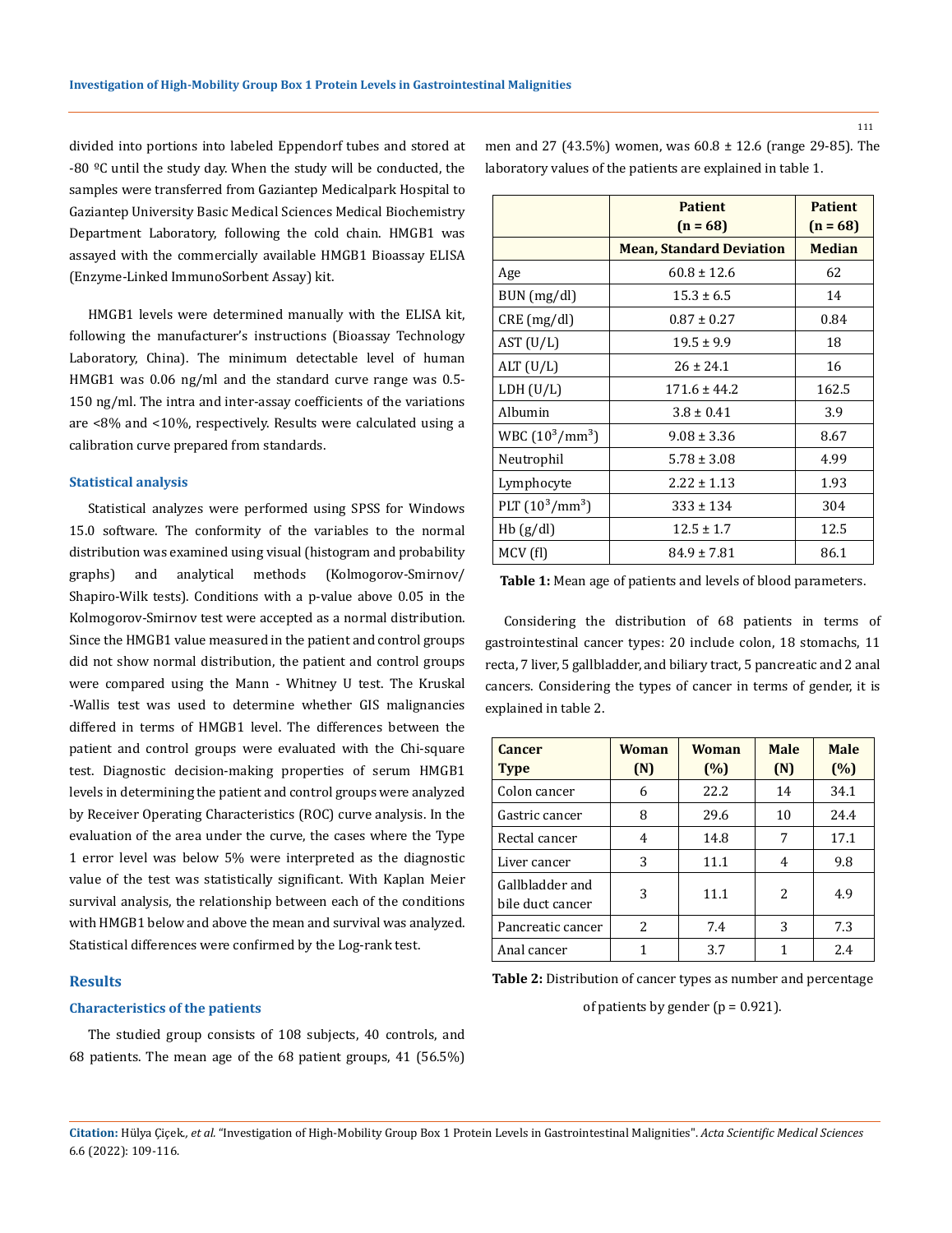Considering the types of GIS cancer in terms of gender: in women, 6 (22.2%) colon cancer patients, 8 (29.6%) gastric cancer, 4 (14.8%) rectal cancer, 3 (11.1%) liver cancer, bile duct cancer bladder, and biliary tract cancers were detected in 3 (11.1%), pancreatic cancer in 2 (7.4%) and anal cancer in 1 (3.7%). In males, 14 (34.1%) colon cancer patients, 10 (24.4%) stomach cancer, 7 (17.1%) rectal cancer, 4 (9.8%) liver cancer, gallbladder and biliary tract cancer 2 It was detected in 4 (4.9%), pancreatic cancer in 3 (7.3%) and anal cancer in 1 (2.4%). When the difference between men and women in terms of GIS cancers was investigated with the chi-square test, no statistically significant difference was found (p  $= 0.921$ ).

#### **Serum HMGB1 levels**

When the serum HMGB1 levels were examined whether they were normally distributed or not, it was determined that they were not normally distributed (p < 0.001). It is shown in figure 1.



When female and male patients were compared in terms of serum HMGB1 levels, no statistically significant difference was found  $(p = 0.299)$ . The mean serum HMGB1 was compared between the patient and control groups (Figure 2), and a significant difference was found since the p-value was less than 0.05. The mean serum HMGB1 levels in the patient group were 38.76 ± 29.6 (Range 11.12-160.28), and the mean serum HMGB1 levels in the control group were  $11.6 \pm 6.05$  (range 4.62-27.97). It is shown in table 3.



**Figure 2:** Comparison of serum HMGB1 levels of patient and control groups ( $p < 0.001$ ).

|         | <b>Patient</b><br>$(n = 68)$<br><b>Average</b> | Control<br>$(n = 40)$<br><b>Average</b> |
|---------|------------------------------------------------|-----------------------------------------|
| HMGB1   | $38.76 \pm 29.6$                               | $11.6 \pm 6.05$                         |
| (ng/ml) | (Range 11.12-160.28)                           | (Range 4.62-27.97)                      |

**Table 3:** The mean value of serum HMGB1 levels of the patient and control groups.

Mean serum HMGB1 levels were compared between disease groups (Table 1 and Figure 1). Serum HMGB1 levels averaged 11.6 ng/ml in the normal group and 36.8 ng/ml in the patient group. In cancer types, mean HMGB1 levels are 38.6 ng/ml in colon cancer, 37.2 ng/ml in stomach cancer, 49.4 ng/ml in rectum cancer, 33.03 ng/ml in pancreatic cancer, 24.2 ng/ml in liver cancer, 39.9 ng/ml in bile cancer and 58.3 ng/ml in anal cancer patients. Gastrointestinal cancer groups were compared among themselves in terms of HMGB1 levels and no significant difference was found as shown in Figure 3 ( $p = 0.193$ ).

In the ROC analysis, it was determined that a sensitivity of 98.5%, a specificity of 90%, and a value of 19.31 could distinguish the patient and control groups as shown in figure 4 ( $p < 0.001$ ).

## **Survival effect of serum HMGB1 level**

While the number of gastrointestinal cancer patients was 68, 45 of these patients died during follow-up. Censored data constituted

**Citation:** Hülya Çiçek*., et al.* "Investigation of High-Mobility Group Box 1 Protein Levels in Gastrointestinal Malignities". *Acta Scientific Medical Sciences*  6.6 (2022): 109-116.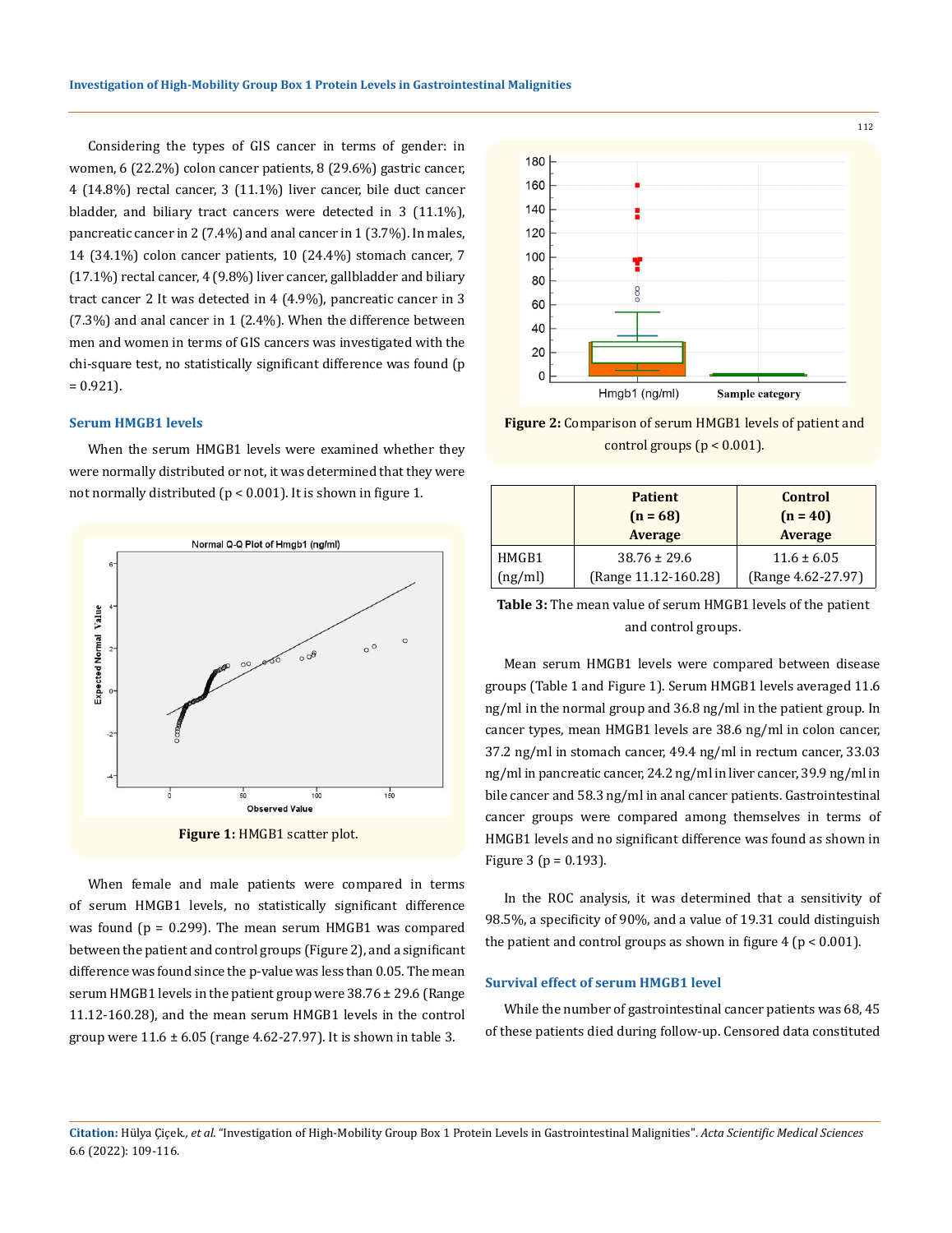







34% of the patients. The mean life expectancy of the patients was  $33.1 \pm 18.1$  months as shown in figure 5.



**Figure 5:** Mean survival times for patients.

When the HMGB1 level of 38.7 and above was considered as high HMGB1 levels and the patients were grouped as high and low HMGB1 levels, no difference in survival was detected as shown in figure  $6 (p = 0.219)$ .





Number of individuals studied, the number of individuals who died and the percentage of censored individuals of gastrointestinal cancer types are given. Censorship represents a particular missing data in survival analysis. The type of GI cancer with the lowest survival rate is liver cancer. It is the longest living type of anal cancer. There was a difference in survival between gastrointestinal malignancies (p < 0.001) (Table 4, Figure 7).

|               | Number of<br><b>Individuals</b><br><b>Worked</b> | Number of<br><b>Deceased</b><br><b>Individuals</b> | Percentage<br>of Censored<br><b>Individuals</b> |
|---------------|--------------------------------------------------|----------------------------------------------------|-------------------------------------------------|
| Stomach CA    | 18                                               | 13                                                 | 27%                                             |
| Rectum CA     | 11 <sub>th</sub>                                 | 6                                                  | 45%                                             |
| Liver CA      | 7                                                | 7                                                  | 0%                                              |
| Colon CA      | 20                                               | 12                                                 | 40%                                             |
| Pancreatic CA | 5                                                | 4                                                  | 20%                                             |
| Anal CA       | $\mathcal{L}$                                    | O                                                  | 100%                                            |
| Bile CA       | 5                                                | 4                                                  | 20%                                             |

**Table 4:** Complementary features of patients' survival.

**Citation:** Hülya Çiçek*., et al.* "Investigation of High-Mobility Group Box 1 Protein Levels in Gastrointestinal Malignities". *Acta Scientific Medical Sciences*  6.6 (2022): 109-116.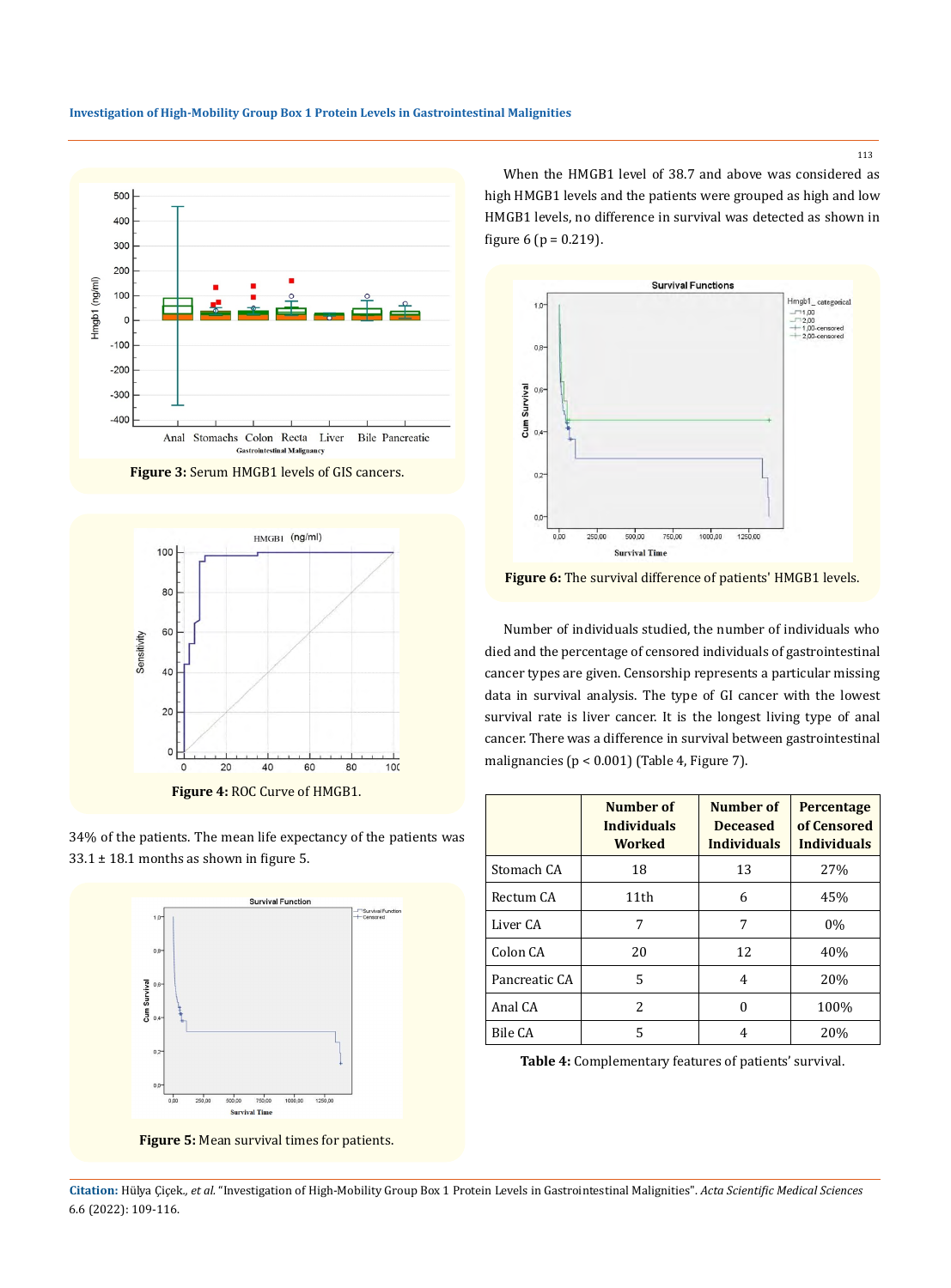

**Figure 7:** Survival difference between gastrointestinal cancers.

## **Discussion**

In this study, we evaluated the validity of HMGB1 as a serological biomarker for gastrointestinal cancers. Serum HMGB1 levels were significantly increased in patients with gastrointestinal cancer compared to patients without cancer.

The role of HMGB1 in cancer is complex and its function in different cancers is unclear [19]. However, HMGB1 is the focus of recent cancer research. HMGB1 plays a critical role in cancer development, progression, and metastasis by activating cancer cells, enhancing tumor angiogenesis, and suppressing host anticancer immunity. HMGB1 is an important target for cancer therapy [20]. Therefore, individual studies of HMGB1 levels in each cancer type are needed for a more accurate understanding of HMGB1 related mechanisms in cancer development and progression.

A recent study found that HMGB1 expression is higher in gastric tumor tissues than in normal tissues. It found that they may be useful prognostic indicators for patients with gastric cancer [21]. HMGB1 was found to be overexpressed in all colon cancer tissues [22], and HMGB1 is the diagnostic factor for this cancer. E.g; colorectal It was found that serum HMGB1 level increased 1.5 times in patients with carcinoma compared to healthy controls. As a result, colorectal show that serum HMGB1 levels are increased in a subset of carcinomas, suggesting that colorectal suggests their potential use as a supportive diagnostic marker for carcinomas

[23]. In addition, HMGB1 protein deficiency has a positive effect on liver cancer cells. The reduction of this protein reduces the development of liver cancer cells. In a study, HMGB1 was found to be highly expressed in liver cancer compared to normal tissues and was also positively associated with pathological grade and distant metastases of liver cancer [24]. In this study, we measured serum HMGB1 levels of gastrointestinal cancer and healthy individuals. HMGB1 serum levels increased separately according to gastrointestinal cancer types compared to healthy individuals. We also compared the sensitivity and specificity of gastrointestinal cancer serum HMGB1 with serum HMGB1 levels in the control group. In one study, serum HMGB1 levels were found to be significantly different between disease groups and HMGB1 levels tended to increase with the progression of gastric carcinogenesis. The sensitivity and specificity of serum HMGB1 are 71% and 67%, respectively [25]. This is similar to the results of our study. In the study, we found that sensitivity of 98.5%, a specificity of 90%, and a value of 19.31 could distinguish the patient and control groups.

In our study, no distinctive difference was observed when serum HMGB1 levels were compared between GIS cancer types.

We analyzed the overall survival of cancer patients. We investigated the difference between serum HMGB1 levels and survival. In the study, it was observed that the expression of HMGB1 protein was decreased in the pancreatic tumor when compared to normal tissue and pancreatic cancer tissue. The mean survival time of the low HMGB1 group versus the high group was found to be 43 months versus 10 months [13]. However, in our study, when HMGB1 levels 38.7 and above were accepted as high HMGB1 levels, and when patients were grouped as high and low HMGB1 levels, no difference in survival was detected. Further studies are needed to evaluate the precise relationship between HMGB1 levels and gastrointestinal malignancies.

HMGB1 has been implicated as a putative danger signal involved in the pathogenesis of various non-infectious inflammatory conditions such as autoimmunity, cancer, and trauma. HMGB1 is an important prognostic factor for gastrointestinal cancers due to its role in angiogenesis, metastasis, and inflammation. Evidence for the role of HMGB1 in cancer progression, angiogenesis, invasion, and metastasis is increasing [5,26,27]. Therefore, more studies are needed to better understand the effect of HMGB1 on gastrointestinal cancer and to examine its benefits.

**Citation:** Hülya Çiçek*., et al.* "Investigation of High-Mobility Group Box 1 Protein Levels in Gastrointestinal Malignities". *Acta Scientific Medical Sciences*  6.6 (2022): 109-116.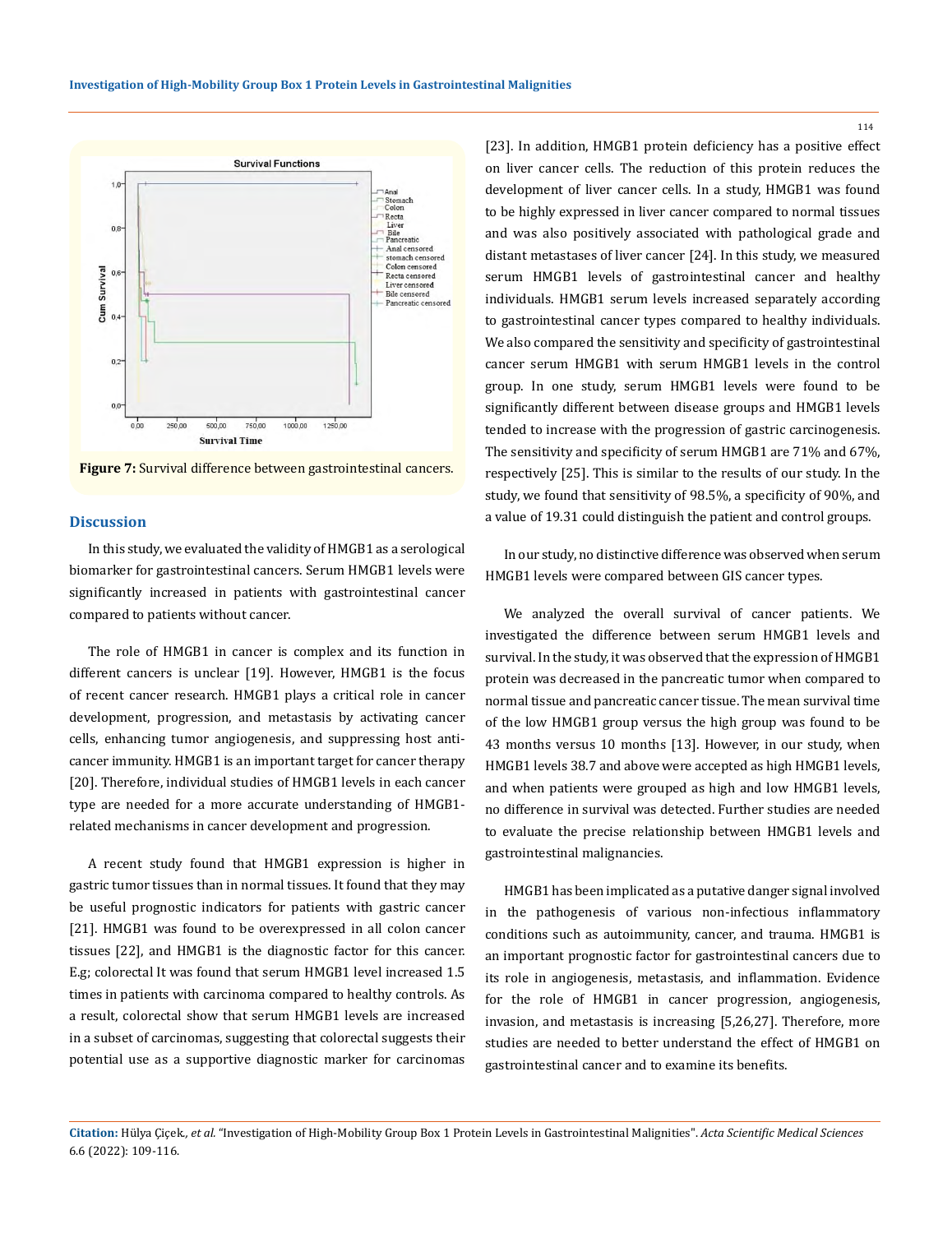## **Conclusion**

HMGB1 may be a new serological biomarker for its contribution to early diagnosis and treatment in cancers with poor prognosis and high mortality, such as the digestive system.

## **Acknowledgements and Ethical Approval**

The approval was obtained from the Gaziantep University Faculty of Medicine Ethics Committee with the decision dated 15.01.2020 and numbered 2019/493 for this research, and it was studied in accordance with the Helsinki Declaration Rules. All patients participating in the study were informed about the study and their written consent was obtained. Thanks to the Gaziantep University Scientific Research Projects Commission with the project numbered TF.YLT.20.16. to support this study.

## **Declaration of Interests**

## None declared.

## **Bibliography**

- 1. [Bianchi ME and Beltrame M. "Upwardly mobile proteins".](https://www.ncbi.nlm.nih.gov/pmc/articles/PMC1084262/)  *EMBO Reports* [1.2 \(2000\): 109-114.](https://www.ncbi.nlm.nih.gov/pmc/articles/PMC1084262/)
- 2. Ronfani L., *et al*[. "Reduced fertility and spermatogenesis defects](https://pubmed.ncbi.nlm.nih.gov/11262228/)  [in mice lacking chromosomal protein Hmgb2".](https://pubmed.ncbi.nlm.nih.gov/11262228/) *Development*  [128.8 \(2001\): 1265-1273.](https://pubmed.ncbi.nlm.nih.gov/11262228/)
- 3. Janko C., *et al*. "Redox modulation of HMGB1-related signaling". *Antioxidants and Redox Signaling* 20.7 (2014): 1075-1085.
- 4. [Agresti A and Bianchi ME. "HMGB proteins and gene](https://pubmed.ncbi.nlm.nih.gov/12672494/)  expression". *[Current Opinion in Genetics and Development](https://pubmed.ncbi.nlm.nih.gov/12672494/)* 13.2 [\(2003\): 170-178.](https://pubmed.ncbi.nlm.nih.gov/12672494/)
- 5. Yıldırım M., *et al*. "High Mobility Group Box 1 and Cancer". *Acıbadem University Journal of Health Sciences* 3:182-186.
- 6. Tang D., *et al*. "High-mobility group box 1 and cancer". *Biochimica et Biophysica Acta (BBA)-Gene Regulatory Mechanisms* 1799.1-2 (2010): 131-140.
- 7. Palumbo R., *et al*[. "Cells migrating to sites of tissue damage](https://pubmed.ncbi.nlm.nih.gov/17923528/)  [in response to the danger signal HMGB1 require NF-κB](https://pubmed.ncbi.nlm.nih.gov/17923528/)  activation". *[The Journal of Cell Biology](https://pubmed.ncbi.nlm.nih.gov/17923528/)* 179.1 (2001): 33-40.
- 8. Park JS., *et al*[. "High mobility group box 1 protein interacts with](https://pubmed.ncbi.nlm.nih.gov/16267105/)  multiple Toll-like receptors". A*[merican Journal of Physiology-](https://pubmed.ncbi.nlm.nih.gov/16267105/)Cell Physiology* [290.3 \(2006\): C917-C24.](https://pubmed.ncbi.nlm.nih.gov/16267105/)
- 9. Scaffidi P., *et al*[. "Release of chromatin protein HMGB1 by](https://pubmed.ncbi.nlm.nih.gov/12110890/)  [necrotic cells triggers inflammation".](https://pubmed.ncbi.nlm.nih.gov/12110890/) *Nature* 418.6894 (2002): [191-195.](https://pubmed.ncbi.nlm.nih.gov/12110890/)
- 10. Kang R., *et al*. "HMGB1 in cancer: good, bad, or both?" *Clinical Cancer Research* 19.15 (2013): 4046-4057.
- 11. Maeda S., *et al*[. "Essential roles of high-mobility group box 1](https://pubmed.ncbi.nlm.nih.gov/17599806/)  [in the development of murine colitis and colitis-associated](https://pubmed.ncbi.nlm.nih.gov/17599806/)  cancer". *[Biochemical and Biophysical Research Communications](https://pubmed.ncbi.nlm.nih.gov/17599806/)* [360.2 \(2007\)394-400.](https://pubmed.ncbi.nlm.nih.gov/17599806/)
- 12. Wu T., *et al*[. "HMGB1 overexpression as a prognostic factor for](https://pubmed.ncbi.nlm.nih.gov/27391431/)  [survival in cancer: a meta-analysis and systematic review".](https://pubmed.ncbi.nlm.nih.gov/27391431/)  *Oncotarget* [7.31 \(2006\): 50417.](https://pubmed.ncbi.nlm.nih.gov/27391431/)
- 13. Kang R., *et al*. "Intracellular HMGB1 as a novel tumor suppressor of pancreatic cancer". *Cell Research* 27.7 (2017): 916-932.
- 14. Zhang QY., *et al*[. "Autophagy-mediated HMGB1 release](https://pubmed.ncbi.nlm.nih.gov/25652880/)  [promotes gastric cancer cell survival via RAGE activation of](https://pubmed.ncbi.nlm.nih.gov/25652880/)  [extracellular signal-regulated kinases ½".](https://pubmed.ncbi.nlm.nih.gov/25652880/) *Oncology Reports* [33.4 \(2015\): 1630-1638.](https://pubmed.ncbi.nlm.nih.gov/25652880/)
- 15. Huang M., *et al*[. "Translationally controlled tumor protein](https://pubmed.ncbi.nlm.nih.gov/30066846/)  [affects colorectal cancer metastasis through the high mobility](https://pubmed.ncbi.nlm.nih.gov/30066846/)  [group box 1-dependent pathway".](https://pubmed.ncbi.nlm.nih.gov/30066846/) *International Journal of Oncology* [53.4 \(2018\): 1481-1492](https://pubmed.ncbi.nlm.nih.gov/30066846/).
- 16. Chen R., *et al*. "High mobility group protein B1 controls liver cancer initiation through yes-associated protein -dependent aerobic glycolysis". *Hepatology* (Baltimore, Md) 67.5 (2018): 1823-1841.
- 17. Satoh M., *et al*[. "High mobility group box 1 can be used to](https://www.researchgate.net/publication/334886313_High_mobility_group_box_1_can_be_used_to_monitor_perioperative_course_in_patients_with_liver_cancer)  [monitor perioperative course in patients with liver cancer".](https://www.researchgate.net/publication/334886313_High_mobility_group_box_1_can_be_used_to_monitor_perioperative_course_in_patients_with_liver_cancer)  *[Surgical Oncology](https://www.researchgate.net/publication/334886313_High_mobility_group_box_1_can_be_used_to_monitor_perioperative_course_in_patients_with_liver_cancer)* 33 (2020): 216-221.
- 18. Yıldırım M., *et al*. "High Mobility Group Box 1 and Cancer" (2014).
- 19. Wang X., *et al*[. "The role of HMGB1 signaling pathway in the](https://pubmed.ncbi.nlm.nih.gov/26393575/)  [development and progression of hepatocellular carcinoma:](https://pubmed.ncbi.nlm.nih.gov/26393575/)  a review". *[International Journal of](https://pubmed.ncbi.nlm.nih.gov/26393575/) Molecular Sciences* 16.9 [\(2015\): 22527-22540.](https://pubmed.ncbi.nlm.nih.gov/26393575/)
- 20. Ohmori H., *et al*[. "Non-histone nuclear factor HMGB1 as a](https://pubmed.ncbi.nlm.nih.gov/21204727/)  [therapeutic target in colorectal cancer".](https://pubmed.ncbi.nlm.nih.gov/21204727/) *Expert Opinion on [Therapeutic Targets](https://pubmed.ncbi.nlm.nih.gov/21204727/)* 15.2 (2011): 183-193.

**Citation:** Hülya Çiçek*., et al.* "Investigation of High-Mobility Group Box 1 Protein Levels in Gastrointestinal Malignities". *Acta Scientific Medical Sciences*  6.6 (2022): 109-116.